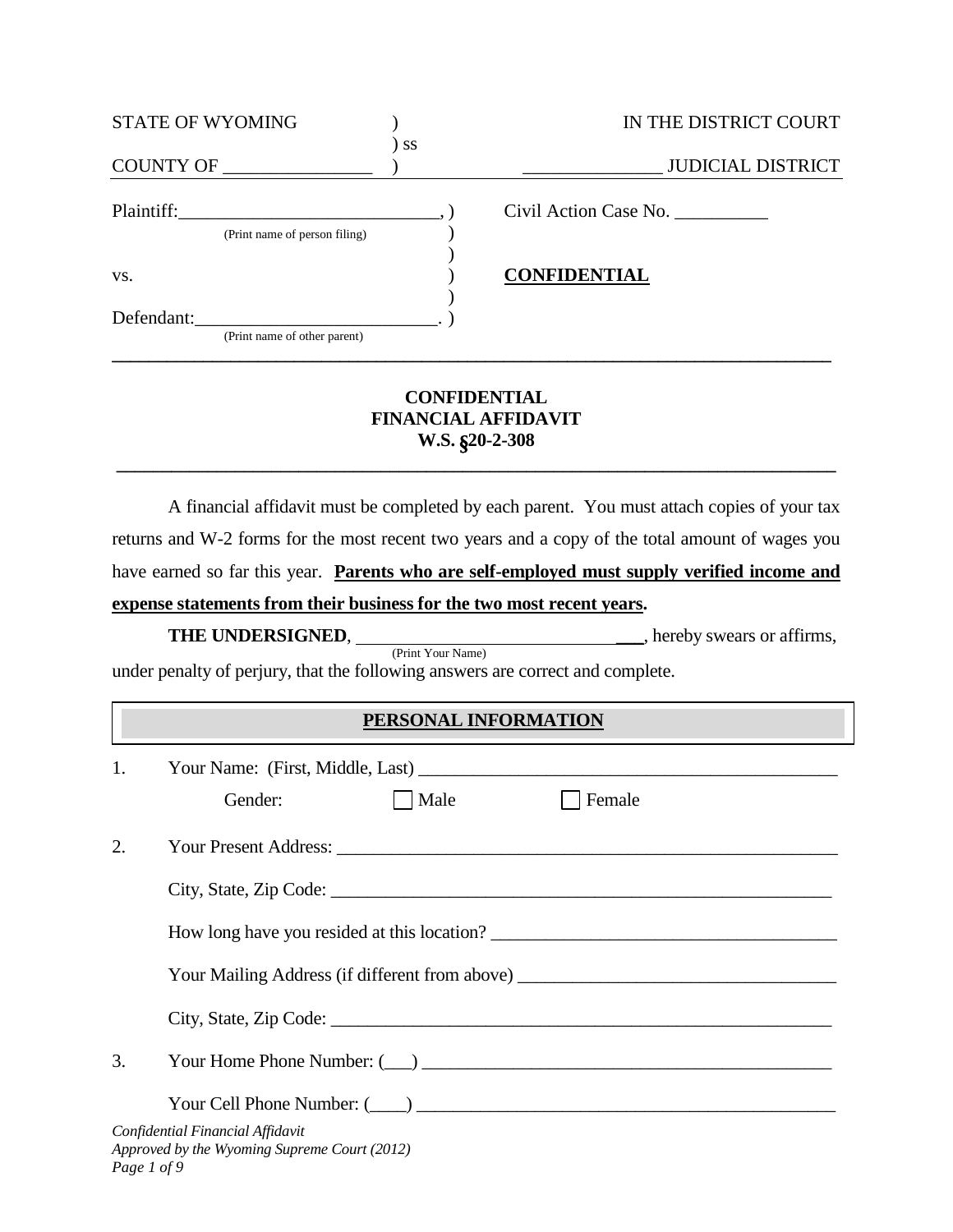A Message Phone Number: ( )

- 4. Your Social Security Number is: \_\_\_\_\_\_\_\_\_\_\_\_\_\_\_\_\_\_\_\_\_\_\_\_\_\_\_\_\_\_\_\_\_\_\_\_\_\_\_\_\_\_\_\_\_\_
- 5. Your Date of Birth is:
- 6. Your Education is: \_\_\_\_\_\_\_\_years of high school; \_\_\_\_\_\_\_\_\_years of college;
	- \_\_\_\_\_\_\_\_ years of trade school; \_\_\_\_\_\_\_ years other (list training)
- 7. List your degree(s) or certificate(s): 1. Contained the state of the state of the state of the state of the state of the state of the state of the state of the state of the state of the state of the state of the state o
- 8. List all child(ren) involved in **this matter**:

| <b>Child's Name</b> | <b>Sex</b>        | <b>Birth Date</b> | <b>Social Security No.</b> | Does this child live<br>with you? |
|---------------------|-------------------|-------------------|----------------------------|-----------------------------------|
|                     | $\mathbf{F}$<br>M |                   |                            | Yes<br>N <sub>0</sub>             |
|                     | $\bf F$<br>M      |                   |                            | Yes<br>N <sub>0</sub>             |
|                     | $\mathbf{F}$<br>M |                   |                            | Yes<br>N <sub>0</sub>             |
|                     | $\mathbf F$<br>M  |                   |                            | Yes<br>N <sub>0</sub>             |
|                     | $\mathbf F$<br>M  |                   |                            | Yes<br>No                         |

Additional sheets of paper are attached (if needed)

9. List **YOUR** minor children (not named above) who **live with you**:

| <b>Child's Name</b> | <b>Birth Date</b> | <b>Social Security No.</b> |
|---------------------|-------------------|----------------------------|
|                     |                   |                            |
|                     |                   |                            |
|                     |                   |                            |
|                     |                   |                            |
|                     |                   |                            |

Additional sheets of paper are attached (if needed)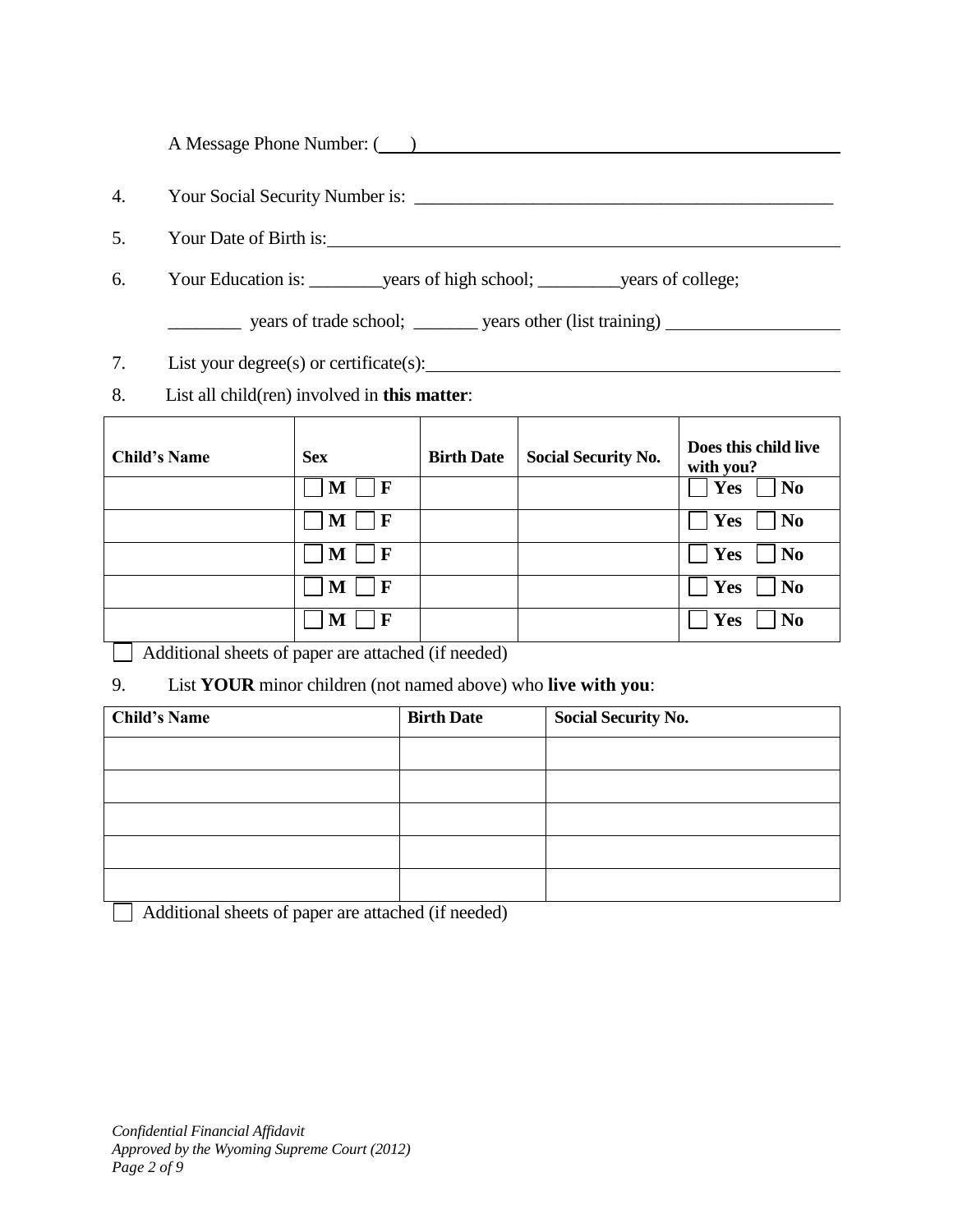10. List **YOUR** minor children (not named above) who do **not live with you** but for whom **YOU** are court-ordered to pay child support:

| Child's Name            | <b>Birth Date</b> | Social Security No.       |
|-------------------------|-------------------|---------------------------|
| Court and Date of Order | Support/Month     | Arrears (Amount Past Due) |
| Child's Name            | <b>Birth Date</b> | Social Security No.       |
| Court and Date of Order | Support/Month     | Arrears (Amount Past Due) |
| Child's Name            | <b>Birth Date</b> | Social Security No.       |
| Court and Date of Order | Support/Month     | Arrears (Amount Past Due) |
| Child's Name            | <b>Birth Date</b> | Social Security No.       |
| Court and Date of Order | Support/Month     | Arrears (Amount Past Due) |

Additional sheets of paper are attached (if needed)  $\mathbf{I}$ 

11. Do you owe back child support (arrears) in this case? If so, how much? \$\_\_\_\_\_\_\_\_\_\_.

12. List any income-qualified state or federal benefits that your child(ren) receive (POWER,

Medicaid, Kid Care, Title 19, General Assistance, Food Stamps, Supplemental Security Income, etc.):

| <b>CHILD'S NAME</b> | <b>BIRTH</b><br><b>DATE</b> | <b>STATE</b> | <b>TYPE OF</b><br><b>BENEFIT</b> |
|---------------------|-----------------------------|--------------|----------------------------------|
|                     |                             |              |                                  |
|                     |                             |              |                                  |
|                     |                             |              |                                  |
|                     |                             |              |                                  |
|                     |                             |              |                                  |

Additional sheets of paper are attached (if needed)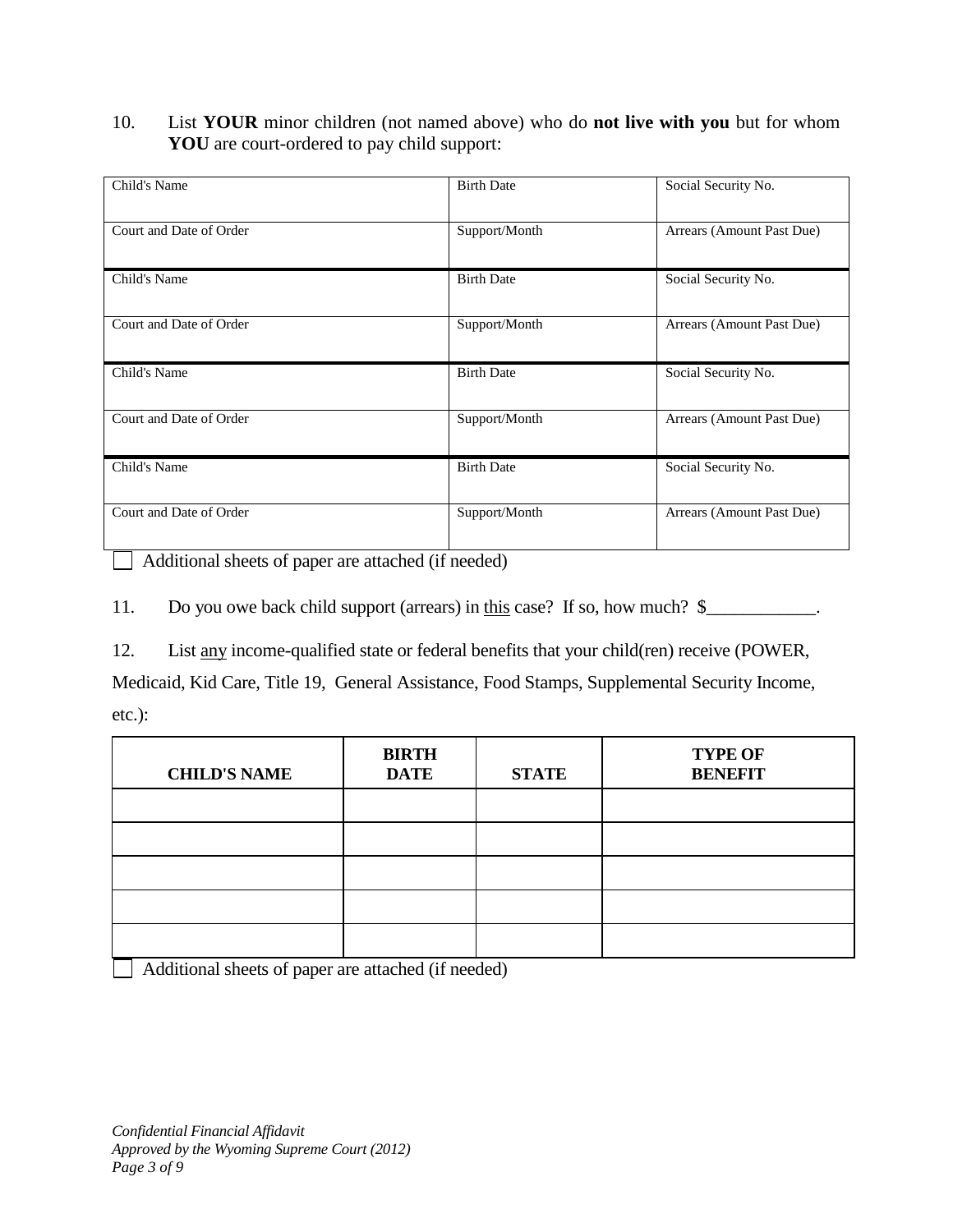|                   | <b>INCOME &amp; EXPENSE INFORMATION</b>                                          |
|-------------------|----------------------------------------------------------------------------------|
| 13.               | Are you currently: Employed Self-Employed Unemployed                             |
|                   | If you are employed, please provide the following:                               |
| <b>Job No. 1:</b> |                                                                                  |
|                   |                                                                                  |
|                   |                                                                                  |
|                   |                                                                                  |
|                   |                                                                                  |
|                   |                                                                                  |
|                   |                                                                                  |
| <b>Job No. 2:</b> |                                                                                  |
|                   |                                                                                  |
|                   |                                                                                  |
|                   |                                                                                  |
|                   |                                                                                  |
|                   |                                                                                  |
|                   |                                                                                  |
| <b>Job No. 3:</b> |                                                                                  |
|                   |                                                                                  |
|                   |                                                                                  |
|                   |                                                                                  |
|                   |                                                                                  |
|                   |                                                                                  |
|                   |                                                                                  |
|                   | Confidential Financial Affidavit<br>Approved by the Wyoming Supreme Court (2012) |

*Page 4 of 9*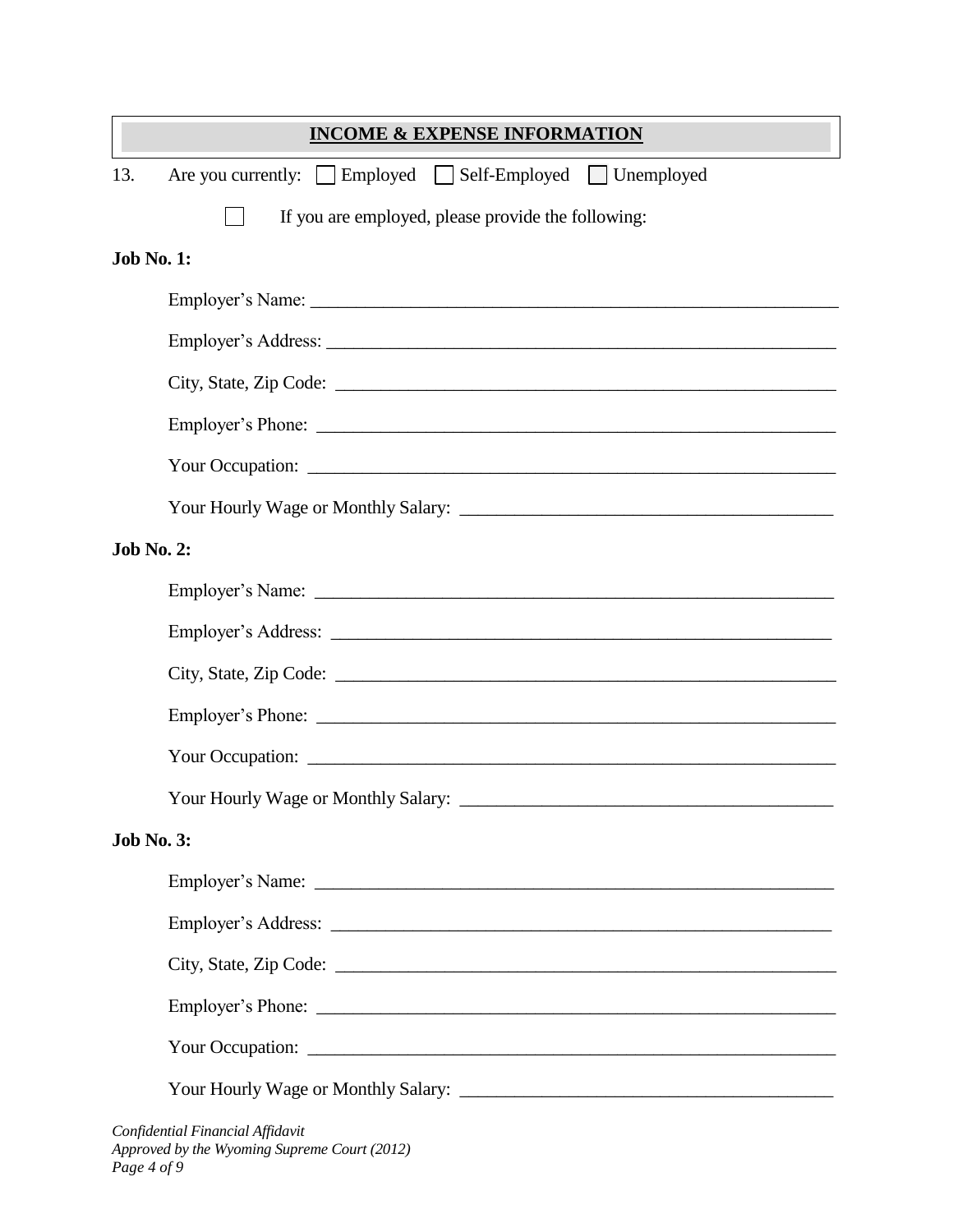Add additional sheets of paper if necessary to list additional jobs.

How many hours do you work each week?

| <b>Job No. 1:</b>                               | <b>Job No. 2:</b> | Job No. 3       |
|-------------------------------------------------|-------------------|-----------------|
| Regular                                         | Regular           | Regular         |
| Overtime                                        | Overtime          | Overtime        |
| Total                                           | Total             | Total           |
| How often do you receive overtime compensation? |                   |                 |
| How often are you paid:                         |                   |                 |
| <b>Job No. 1:</b>                               | <b>Job No. 2:</b> | Job No. 3       |
| weekly                                          | weekly            | weekly          |
| every two weeks                                 | every two weeks   | every two weeks |
| twice per month                                 | twice per month   | twice per month |

monthly monthly monthly monthly annually annually annually  $\Box$  annually  $\Box$  annually

Date of your last salary increase or decrease:

14. List all income you have received for the last 12 months:

| <b>Income Source</b>                        | <b>Monthly Amount</b> | <b>Income Source</b>                   | <b>Monthly Amount</b> |
|---------------------------------------------|-----------------------|----------------------------------------|-----------------------|
| Gross Wages**                               | $Job 1 - $$           | Annuity                                | \$                    |
|                                             | $Job 2 - $$           |                                        |                       |
|                                             | $Job 3 - $$           |                                        |                       |
| Unemployment                                | $\mathcal{S}$         | <b>Spousal Support</b>                 | \$                    |
| Workers' Compensation                       | \$                    | <b>Contract Receipts</b>               | \$                    |
| Social Security Benefits<br>(Excluding SSI) | $\mathcal{S}$         | <b>Rental Income</b>                   | \$                    |
| Retirement                                  | \$                    | <b>Fringe Benefits/Bonuses</b>         | \$                    |
| Interest/Dividend Income                    | $\mathcal{S}$         | Profit (Loss) from Self-<br>Employment | \$                    |
| Reimbursements                              | $\mathcal{S}$         | Other                                  | \$                    |
| Veterans' Disability                        | $\mathcal{S}$         | Other                                  | \$                    |

**\*\*Gross Wage -** Monthly amounts are calculated by multiplying weekly amount by 52 and dividing by 12; multiplying bi-weekly (every two weeks) amounts by 26 and dividing by 12; and multiplying semi-monthly (i.e., paid on the 1<sup>st</sup> and  $15<sup>th</sup>$ ) amounts by 24 and dividing by 12.

Additional sheets of paper are attached (if needed)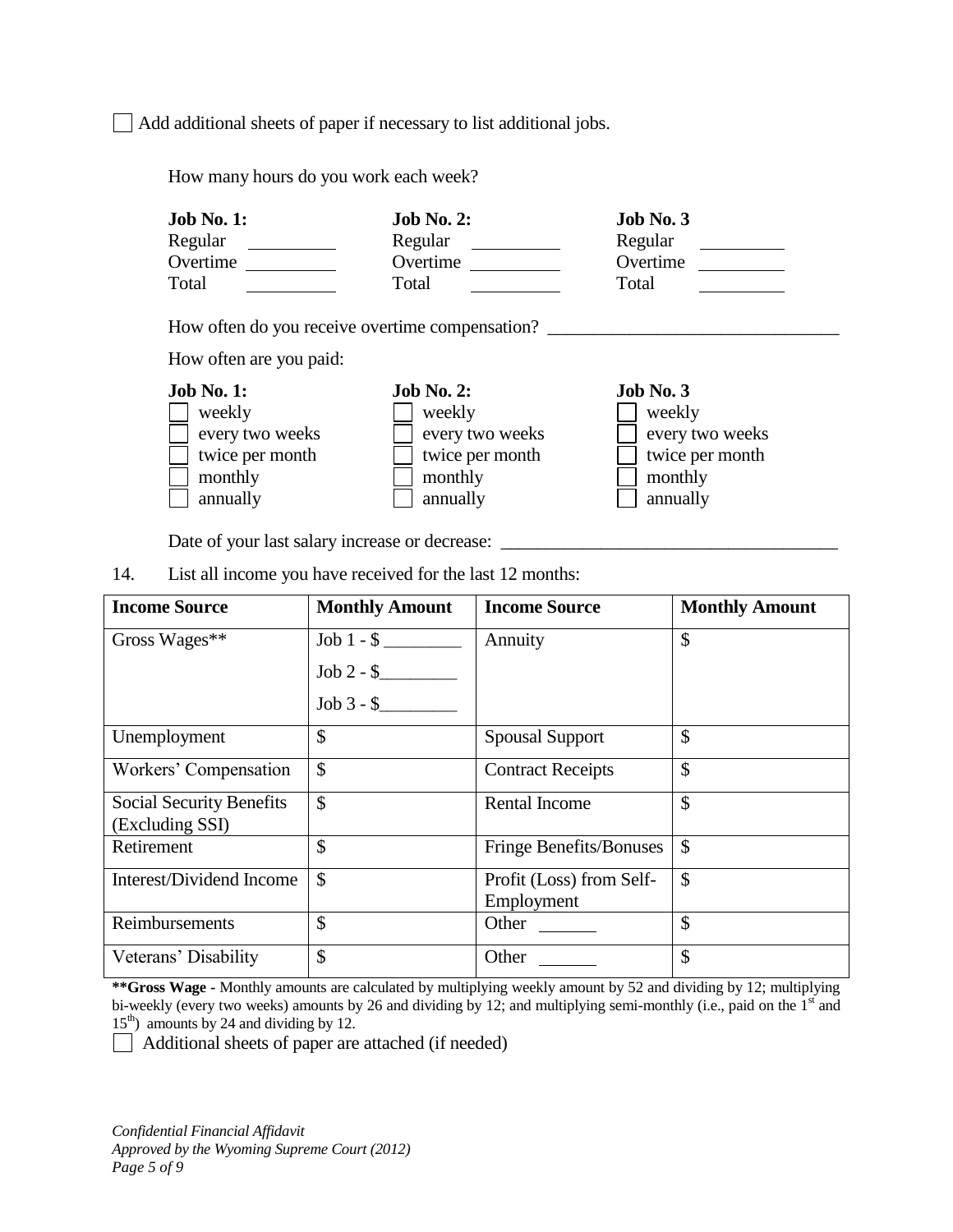15. **IF YOU ARE EMPLOYED:** Please complete list and calculate the following:

| А. | Gross income:                                         | \$ | per month |
|----|-------------------------------------------------------|----|-----------|
|    | (Amount of income from all sources before deductions) |    |           |
| В. | Federal Income Tax:                                   | \$ | per month |
|    | State Income Tax:                                     | \$ | per month |
| D. | Social Security Tax:                                  |    | per month |
| F. | Medicare Tax:                                         |    | per month |
| F. | <b>Mandatory Retirement/Pension:</b>                  |    | per month |
| G. | Premium Paid for Child(ren)'s Health Insurance:       | S  | per month |
| Н. | Current Child Support Paid for Other Children:        |    | per month |
| ı. | <b>Total Mandatory Deductions: \$</b>                 |    | per month |
|    | <b>Net Income</b> (line A minus line I):              |    | per month |
| К. | Income Tax Filing Status:                             |    |           |
|    | Number of Dependents Claimed for Tax Purposes:        |    |           |

 $\Box$ Please provide copies of pay-stubs for all payroll deductions.

Attach copies of your tax returns and W-2 forms for the most recent two years and a  $\Box$ copy of a cumulative earning statement(s) for the current year

### 16. **IF YOU ARE SELF-EMPLOYED**: Please list the following:

| А. | Gross income:                                        | \$                                                                                                                                                                                                                                                                                                                                                                           | per month |  |  |  |
|----|------------------------------------------------------|------------------------------------------------------------------------------------------------------------------------------------------------------------------------------------------------------------------------------------------------------------------------------------------------------------------------------------------------------------------------------|-----------|--|--|--|
|    | *amount of income from all sources before deductions |                                                                                                                                                                                                                                                                                                                                                                              |           |  |  |  |
|    | B. Federal Income Tax:                               | \$                                                                                                                                                                                                                                                                                                                                                                           | per month |  |  |  |
|    | State Income Tax:                                    | \$.                                                                                                                                                                                                                                                                                                                                                                          | per month |  |  |  |
| D. | Social Security Tax:                                 | \$                                                                                                                                                                                                                                                                                                                                                                           | per month |  |  |  |
| F. | Medicare Tax:                                        | \$                                                                                                                                                                                                                                                                                                                                                                           | per month |  |  |  |
| F. | <b>Unreimbursed Business Expenses:</b>               | \$                                                                                                                                                                                                                                                                                                                                                                           | per month |  |  |  |
|    | G. Premium Paid for Child(ren)'s Health Insurance:   | \$.                                                                                                                                                                                                                                                                                                                                                                          | per month |  |  |  |
|    | H. Current Child Support Paid for Other Children:    | $\frac{\text{S}}{\text{S}}$                                                                                                                                                                                                                                                                                                                                                  | per month |  |  |  |
| ۱. | <b>Total Mandatory Deductions:</b> \$ per month      |                                                                                                                                                                                                                                                                                                                                                                              |           |  |  |  |
|    | <b>Net Income</b> (line A minus line I):             | $\frac{\S_{\frac{1}{2}}}{\S_{\frac{1}{2}}}{\S_{\frac{1}{2}}}{\S_{\frac{1}{2}}}{\S_{\frac{1}{2}}}{\S_{\frac{1}{2}}}{\S_{\frac{1}{2}}}{\S_{\frac{1}{2}}}{\S_{\frac{1}{2}}}{\S_{\frac{1}{2}}}{\S_{\frac{1}{2}}}{\S_{\frac{1}{2}}}{\S_{\frac{1}{2}}}{\S_{\frac{1}{2}}}{\S_{\frac{1}{2}}}{\S_{\frac{1}{2}}}{\S_{\frac{1}{2}}}{\S_{\frac{1}{2}}}{\S_{\frac{1}{2}}}{\S_{\frac{1}{2$ | per month |  |  |  |
| К. | Income Tax Filing Status:                            |                                                                                                                                                                                                                                                                                                                                                                              |           |  |  |  |
|    | Number of Dependents Claimed for Tax Purposes:       |                                                                                                                                                                                                                                                                                                                                                                              |           |  |  |  |

**Attach verified income and expense statements from your business, copies of** 

**your personal and business tax returns, and 1099 forms for the most recent two years**.

 $\Box$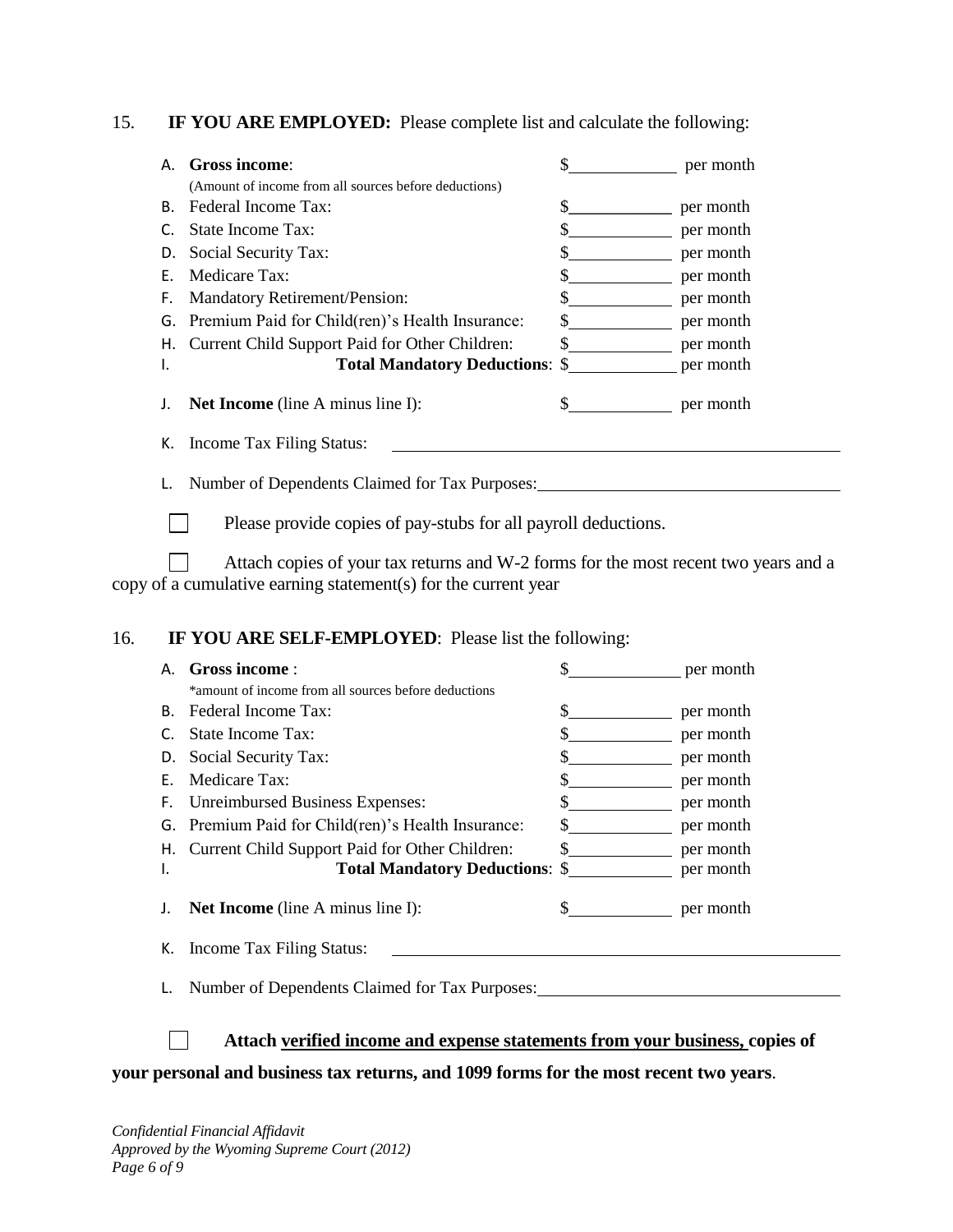17. List your work experience for the last three years:

| <b>COMPANY AND</b><br><b>LOCATION</b>                                                                                                                                                                       | <b>DATES</b><br>FROM - TO | <b>JOB</b><br><b>DESCRIPTION</b><br>TITLE | <b>SALARY</b><br><b>OR WAGE</b> | <b>REASON YOU</b><br><b>LEFT</b> |  |
|-------------------------------------------------------------------------------------------------------------------------------------------------------------------------------------------------------------|---------------------------|-------------------------------------------|---------------------------------|----------------------------------|--|
|                                                                                                                                                                                                             |                           |                                           |                                 |                                  |  |
|                                                                                                                                                                                                             |                           |                                           |                                 |                                  |  |
|                                                                                                                                                                                                             |                           |                                           |                                 |                                  |  |
|                                                                                                                                                                                                             |                           |                                           |                                 |                                  |  |
| Additional sheets of paper are attached (if needed)                                                                                                                                                         |                           |                                           |                                 |                                  |  |
| Has anyone been ordered to provide health insurance for the child (ren) involved in this case,<br>18.<br>or is there any other medical provision in an existing court order? $\Box$ YES<br><b>NO</b>        |                           |                                           |                                 |                                  |  |
| If yes, please list who is ordered to provide insurance:                                                                                                                                                    |                           |                                           |                                 |                                  |  |
| Are the children currently covered by insurance? $\Box$ YES<br>N <sub>O</sub>                                                                                                                               |                           |                                           |                                 |                                  |  |
| If yes, please list who is providing the insurance:                                                                                                                                                         |                           |                                           |                                 |                                  |  |
| If you are currently providing insurance for your children, you must provide<br>current written proof from your insurance carrier verifying the names of the actual person(s)<br>covered under your policy. |                           |                                           |                                 |                                  |  |

Is health insurance available for the minor child(ren) through your employment?  $\Box$  YES  $\Box$  NO

If yes, how much is the monthly premium to cover **ONLY** the minor child(ren) on the policy?  $\sim$ 

19. **Attach the following to this** *Confidential Financial Affidavit***:** 

## **If Employed:**

**Copies of my last two years income tax returns;**

Copies of my W-2 Forms for the last two years; and

 **Copies of statements of earnings from each of my employers showing cumulative pay for this year.**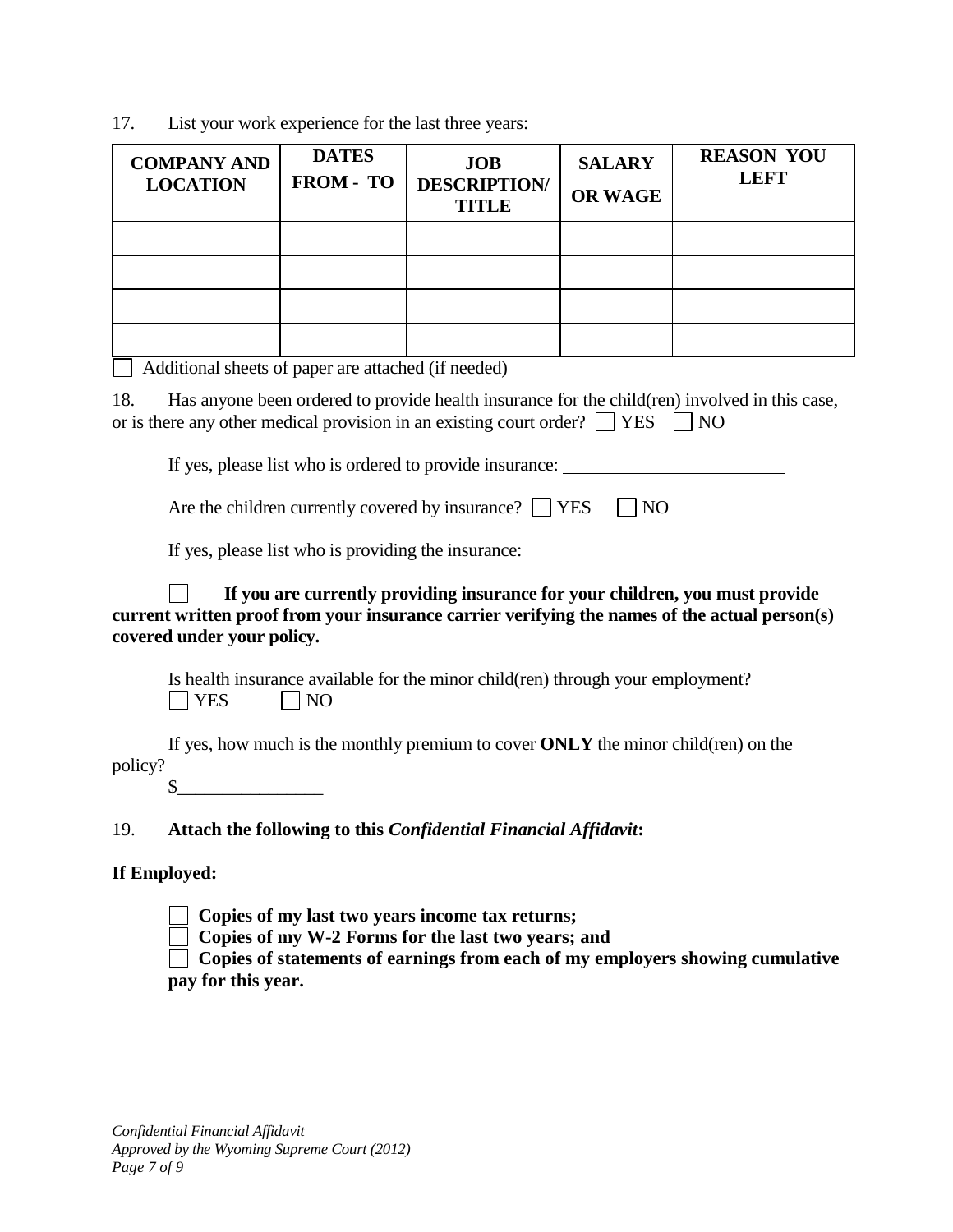#### **If Self-Employed:**

 V**erified income and expense statements for the business for the two most recent years; and**

**Copies of my last two years personal income tax returns.**

**Copies of my last two years business income tax returns.**

### **PERJURY STATUTE**

20. Wyoming Statute § 6-5-301 (Perjury) provides:

(a) A person commits perjury if, while under a lawfully administered oath or affirmation, he knowingly testifies falsely or makes a false affidavit, certificate, declaration, deposition or statement, in a judicial, legislative or administrative proceeding in which an oath or affirmation may be required by law, touching a matter material to a point in question.

(b) Perjury is a felony punishable by imprisonment for not more than five (5) years, a fine of not more than five thousand dollars (\$5,000.00), or both.

### **OATH**

**I have read and understand the provisions of the above perjury statute.** I affirm that this Confidential Financial Affidavit (including attachments) contains a complete disclosure of my income from all sources and that the representations made herein concerning my income are accurate to the best of my knowledge. I am aware that the court may punish as perjury any materially false statements knowingly made with intent to defraud or mislead.

**DATED** this \_\_\_\_\_\_ day of \_\_\_\_\_\_\_\_\_\_\_\_\_\_\_, 20\_\_\_\_.

 Your Signature (**Sign only in front of Notarial Officer or Court Clerk)**

 $\overline{\phantom{a}}$  ,  $\overline{\phantom{a}}$  ,  $\overline{\phantom{a}}$  ,  $\overline{\phantom{a}}$  ,  $\overline{\phantom{a}}$  ,  $\overline{\phantom{a}}$  ,  $\overline{\phantom{a}}$  ,  $\overline{\phantom{a}}$  ,  $\overline{\phantom{a}}$  ,  $\overline{\phantom{a}}$  ,  $\overline{\phantom{a}}$  ,  $\overline{\phantom{a}}$  ,  $\overline{\phantom{a}}$  ,  $\overline{\phantom{a}}$  ,  $\overline{\phantom{a}}$  ,  $\overline{\phantom{a}}$ 

\_\_\_\_\_\_\_\_\_\_\_\_\_\_\_\_\_\_\_\_\_\_\_\_\_\_\_\_\_\_

### **JURAT**

 $STATE OF$   $\qquad \qquad$  ) ss. COUNTY OF \_\_\_\_\_\_\_\_\_\_\_ )

Subscribed and sworn to before me on this \_\_\_\_\_ day of \_\_\_\_\_\_\_\_\_\_\_\_\_\_\_\_\_\_\_\_\_\_\_\_\_\_ by

WITNESS my hand and official seal.

Notarial Officer

My Commissions Expires: \_\_\_\_\_\_\_\_\_\_\_\_\_\_\_\_\_\_\_

*Confidential Financial Affidavit Approved by the Wyoming Supreme Court (2012) Page 8 of 9*

\_\_\_\_\_\_\_\_\_\_\_\_\_\_\_\_\_\_\_\_\_\_\_\_\_\_\_\_\_\_\_\_.